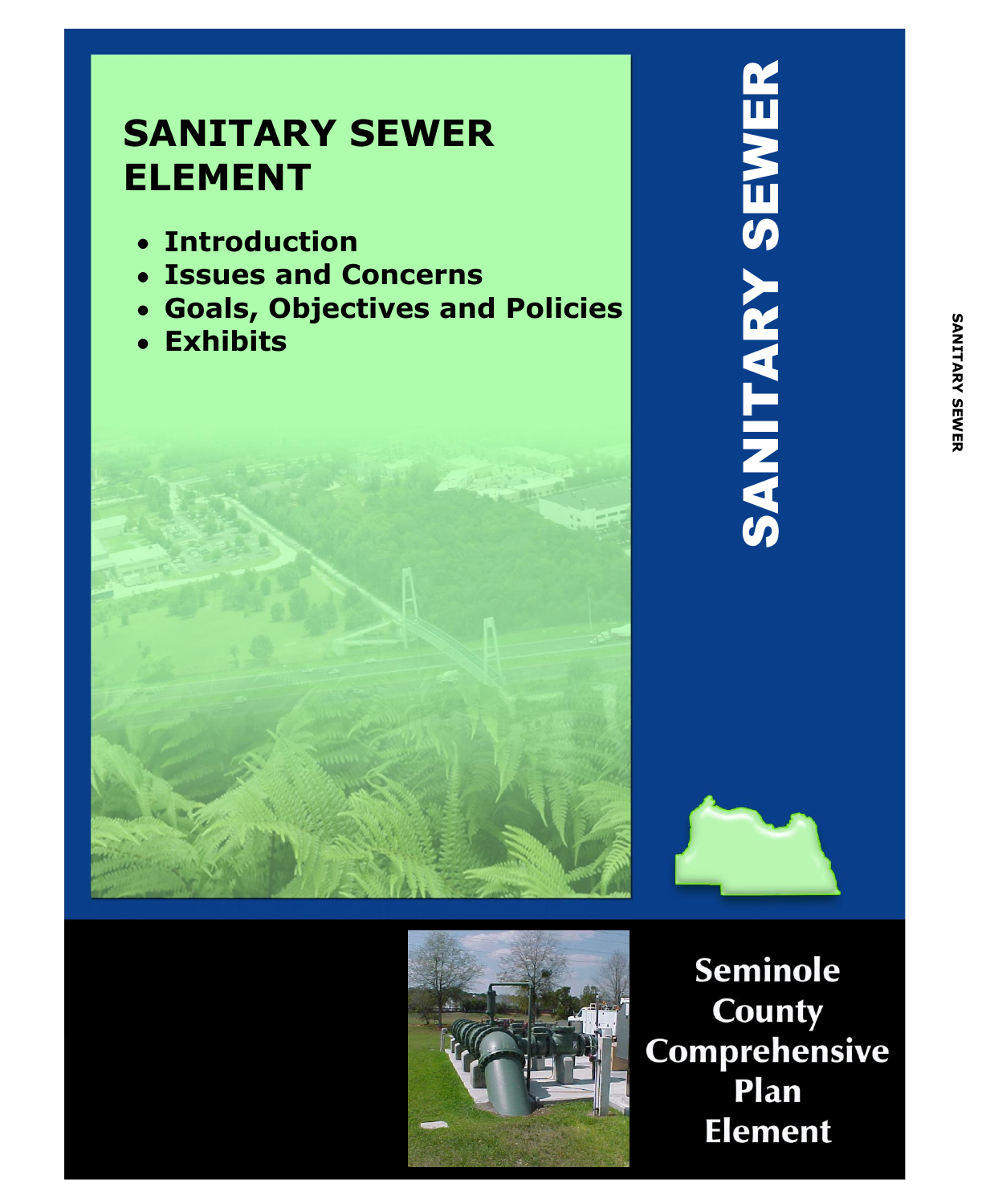# **SANITARY SEWER ELEMENT INTRODUCTION**

Sanitary sewer services are provided to residential and nonresidential unincorporated Seminole County users through County, City, and private central sewer systems. The County has four (4) sanitary sewer service areas:

- A Southwest Service Area This area is served by wholesale agreements with Utilities Inc., and the City of Altamonte Springs;
- B Southeast Service Area This area is served by the Iron Bridge Wastewater Treatment Plant located south of Oviedo and operated by the City of Orlando. By agreement, the County has reserved a proportional share of the facility's treatment capacity;
- C Northwest Service Area This area is served by one County owned wastewater treatment facilities, the Yankee Lake Regional Water Reclamation Facility. This service are also provides wholesale sewer service to portions of the City of Lake Mary; and
- D Northeast Service Area This area is served by one County owned wastewater treatment facility - the Greenwood Lakes Wastewater Treatment Plant. This service also provides wholesale service to the City of Longwood and a portion of the City of Lake Mary.

Additional sanitary sewer services are provided to unincorporated users by the cities of Altamonte Springs and Sanford and by three private sewer utilities – Aqua America, Palm Valley Association, and Utilities Inc. of Florida.

The County operates the sanitary sewer system as a fee-based enterprise. To ensure a continued supply of wastewater treatment, the County's Environmental Services Department prepares an annual budget and five year capital plan for maintenance, replacement and capacity expansion based on a five year master plan. Additionally, the County works with the cities and private utilities to share wholesale services.

Public health and safety is furthered by requiring central sewer hookup where new developments are constructed near available centralized sewer service, and by requiring reclaimed water distribution systems within all new development to meet Federal and State requirements, and an industrial pretreatment ordinance has been adopted.

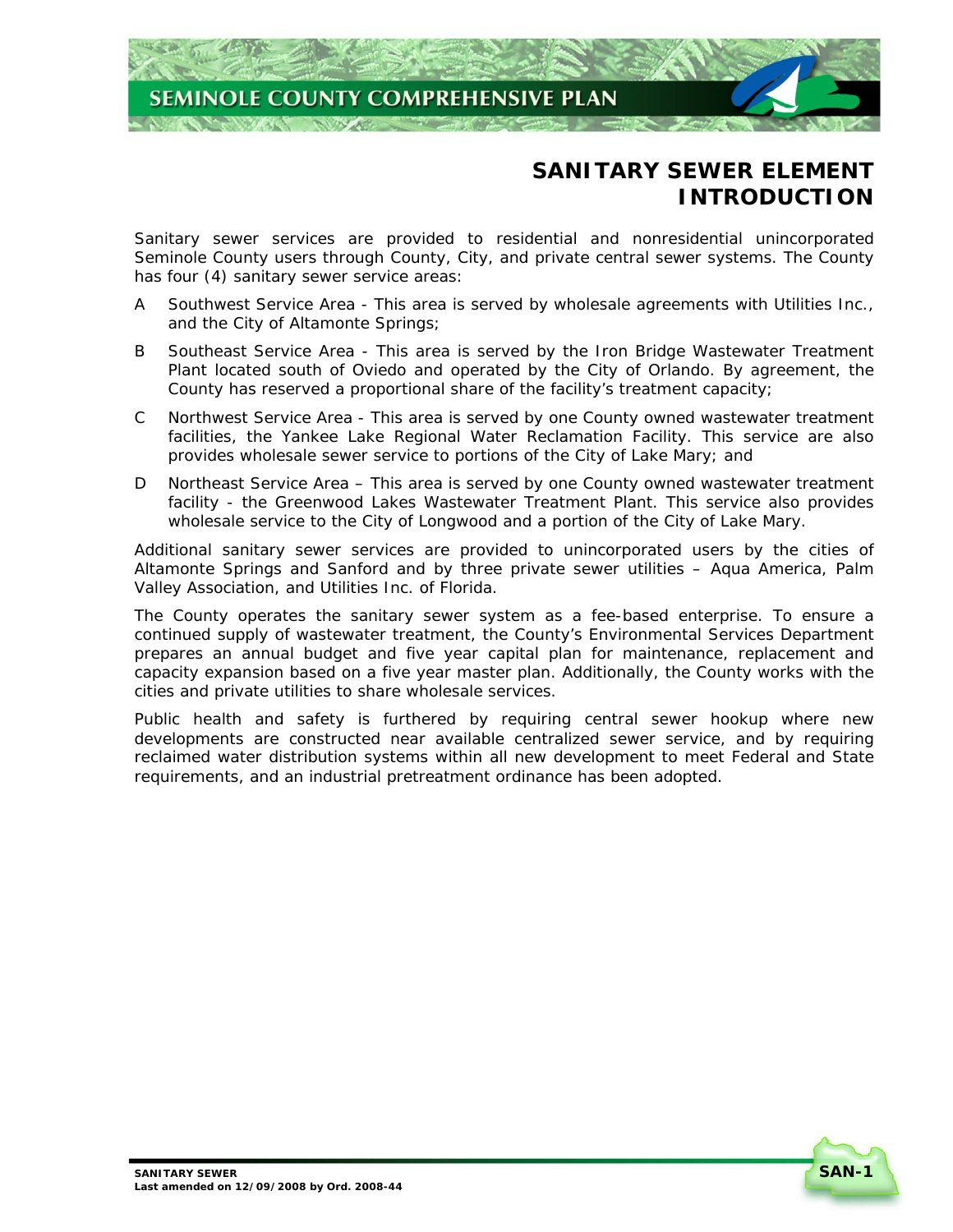



**This page intentionally left blank.** 

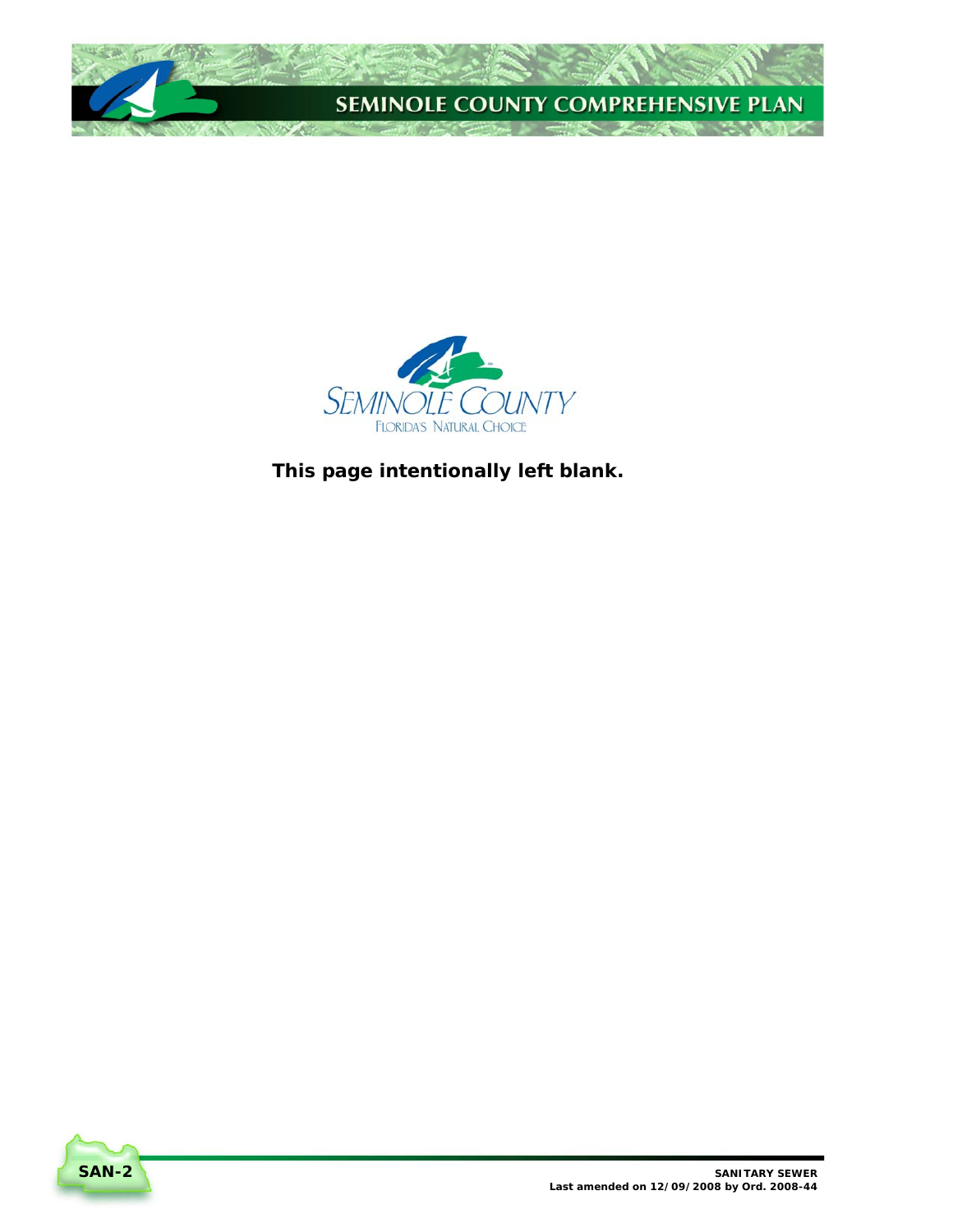# **SANITARY SEWER ELEMENT ISSUES AND CONCERNS**

#### **MONITORING OF PROPOSED REGULATION**

#### **Issue SAN 1 Disposal of Sludge**

The County could face significant capital expenditure to dispose of sludge should landfilling be prohibited. Rule 62-640, Florida Administrative Code , "Domestic Wastewater Sludge", establishes minimum requirements for domestic sludge which is applied to land, distributed and marketed, or used for reclamation. The County currently disposes of wastewater sludge at an offsite facility. However, future revisions may institute such regulation. Potential expenses could be additional treatment of sludge, stricter regulation of the pretreatment process, obtaining disposal areas and/or paying disposal fees.

#### **Issue SAN 2 Reuse of Reclaimed Water Rule**

The costs of future expansion, modification, or new construction of reclaimed water systems could be significant under the Reuse of Reclaimed Water Rule (Rule 62-610, Florida Administrative Code). Rule 62-610 deals with treated effluent wastewater used for irrigation, sprinkling, car washing, fire fighting, etc. The County currently utilizes approximately 1,000,000 gallons per day in the Northeast Service Area and approximately 30,000 gallons per day in the Northwest Service Area for reclaimed water irrigation. This amount will increase over time. The Rule will need to be carefully monitored as it could be amended to require significant capital expenditure to modify existing or build new wastewater reuse and land application systems. Proposed revisions to the Rule would set new design, operation and maintenance criteria needed to reach the required degree of treatment for reuse water.

#### **Issue SAN 3 Protection of Groundwater and Surface Water**

In 2004, the Florida Legislature enacted the Wekiva Parkway and Protection Act (the "Act") found in Part III, Chapter 369, Florida Statutes. The Act specified four (4) requirements:

- A Section 369.320 of the Act requires local governments within the Wekiva Study Area to develop a wastewater facility plan for joint planning areas and utility service areas where central wastewater systems are not readily available. A requirement of the wastewater facility plan is the delineation of lands within the utility service area to be served by central facilities, and a phase-out of existing onsite septic tank systems where central facilities are available.
- B The Act required the Florida Department of Environmental Protection (FDEP) to study the efficacy and applicability of water quality and wastewater treatment standards needed to achieve nitrogen reductions protective of surface and groundwater quality within the Wekiva Study Area, and report to the Governor and the Department of Community Affairs.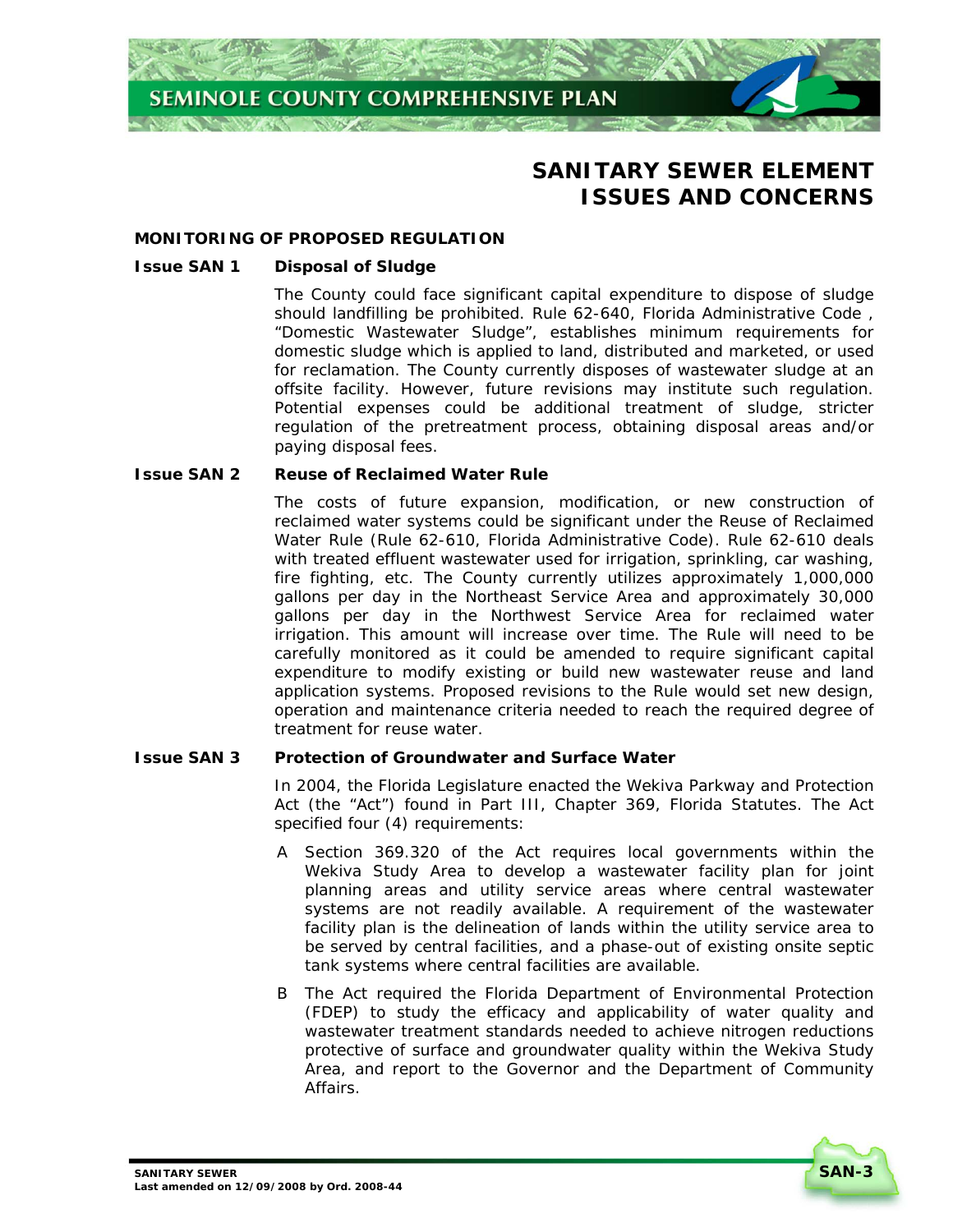

- C The Act required that by March 2005, the Florida Department of Health (FDOH) must initiate rulemaking to implement the recommendations of the study and to achieve nitrogen reductions protective of water quality or recommend legislation for any additional statutory authority needed to implement the studies required by the Act.
- D The Act required the FDOH, in coordination with the FDEP, to study the efficacy and applicability of onsite disposal system standards needed to achieve nitrogen reductions protective of groundwater quality within the Wekiva Study Area and report to the Governor and the Department of Community Affairs.

Following to enactment of this Act, the Florida Legislature awarded funding to the FDEP and Florida FDOH to undertake additional scientific studies (beyond those studies required in the Act) to further evaluate the source(s) of nitrogen loading into surface water and groundwater within the Wekiva Study Area. These additional studies were prompted by citizens and industry contentions that onsite septic tank systems were not the significant source of nitrogen to the underlying groundwater relative to other sources.

As of 2008, the FDOH continues to refine rulemaking regarding nitrogen reductions in the Wekiva Study Area. In addition, the FDEP is in process of completing its studies regarding nitrogen reduction to groundwater and surface water within the Wekiva Study Area. The FDOH's rulemaking may affect the use of onsite septic tanks not only within the Wekiva Study Area but also Statewide.

At this point, the County continues to monitor the rulemaking efforts of FDOH and any additional State legislation regarding the use of onsite septic tank systems within the Wekiva Study Area. Once rulemaking is completed, the County will prepare a wastewater facility plan that complies with provisions of the Act.

# **EFFECTIVE SANITARY SEWER OPERATION**

# **Issue SAN 4 Coordination with Other Wastewater Providers**

In order to discourage urban sprawl, avoid duplication of services, maximize the use of existing facilities and plan for the provision of adequate levels of service to unincorporated users, the County relies primarily on its five year master plan and on coordination with other jurisdictions and private utilities for the provision of water and sewer services. Coordination between wastewater providers is required to continue the effective and efficient provision of service. Interlocal agreements with the cities and private sewer providers is an effective means of providing service to both unincorporated residents not within a County service area and City residents. The County currently has interlocal agreements with the Cities of Longwood, Lake Mary, Altamonte Springs, Oviedo, and Sanford, Orange County, City of Orlando and Utilities Inc. of Florida. The County should continue to evaluate interlocal agreements with municipal and/or private utilities concurrent with any County plans to expand capacity or lines. As the full urbanization of the non-rural portions of the County occurs and as redevelopment of the urbanized area begins, the County will to continue to review, renew, revise, and seek new

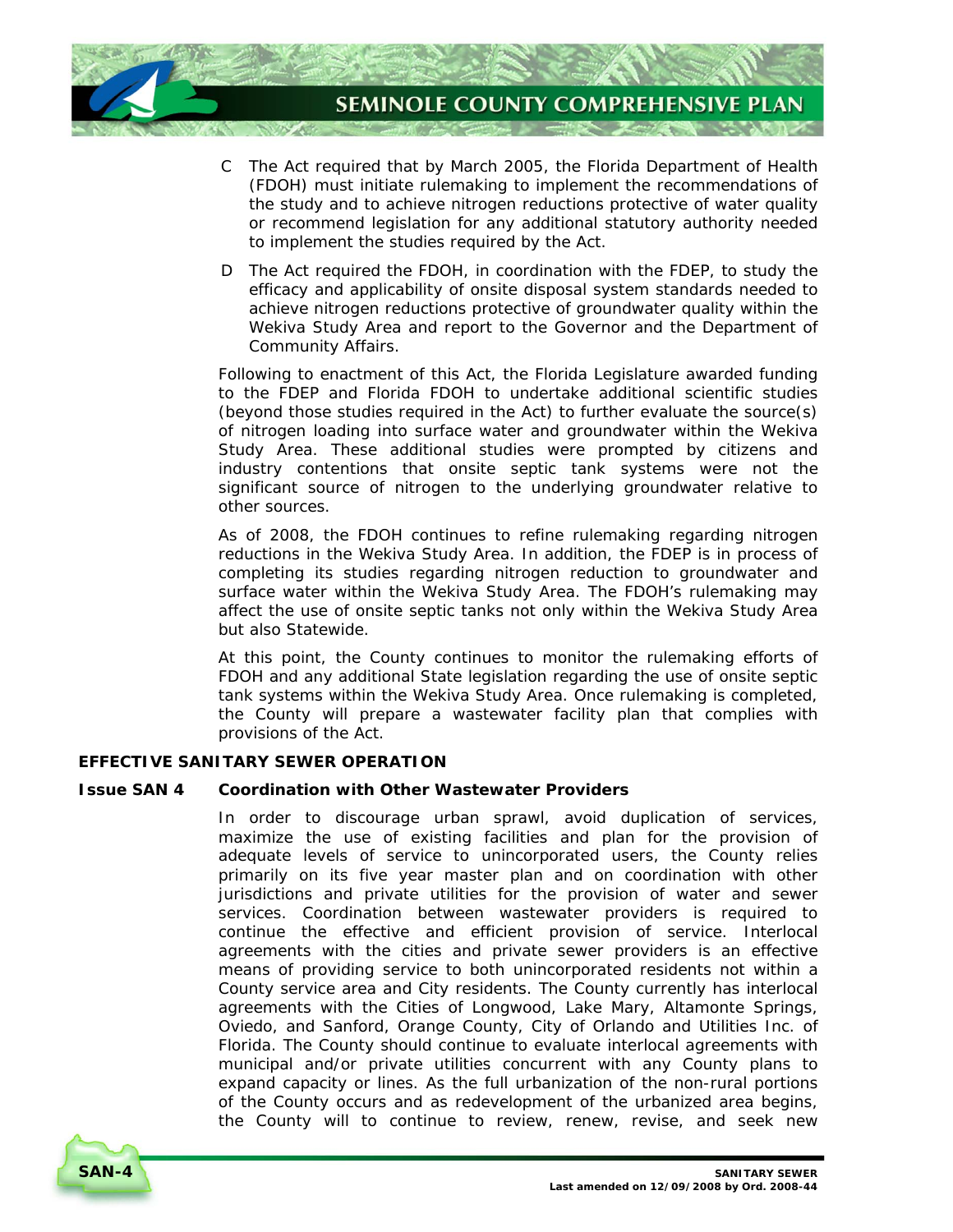

cooperative agreements with other jurisdictions, private suppliers and regional agencies as necessary in the area.

#### **Issue SAN 5 Effluent Reuse for Irrigation Purpose**

Effluent reuse for irrigation purposes is an effective method to increase wastewater effluent disposal capacity and maintain potable water reserves. The County requires, as part of the standard utility agreement, that customers connect to reclaimed water if available and required by the County. The County currently provides reclaimed water in the Northeast and Northwest Service Areas. Future plans call for effectively utilizing all wastewater effluent produced in the Northwest Service Area. These standard agreements allow the County to expand the reclaimed water program into all wastewater service areas if necessary. The County should continue to require effluent reuse as part of standard sewer agreements with all development.

#### **LEVEL OF SERVICE STANDARDS**

#### **Issue SAN 6 Maintaining Adopted Levels of Sewer Service**

The State requires that local jurisdictions assure that adopted levels of sewer service be maintained concurrent with the demand for those services. The goals, objectives and policies section establishes the County's level of service as 300 gallons of wastewater treatment and disposal per day (average daily flow) per Equivalent Residential Connection for each individual service area. The amount of peak facility capacity required is established as a minimum of 2.0 times the average daily flow. These levels of service shall also be applied for planning purposes to private and city utilities serving unincorporated customers unless a different level of service is authorized by the Florida Department of Environmental Protection or as adopted in a comprehensive plan.

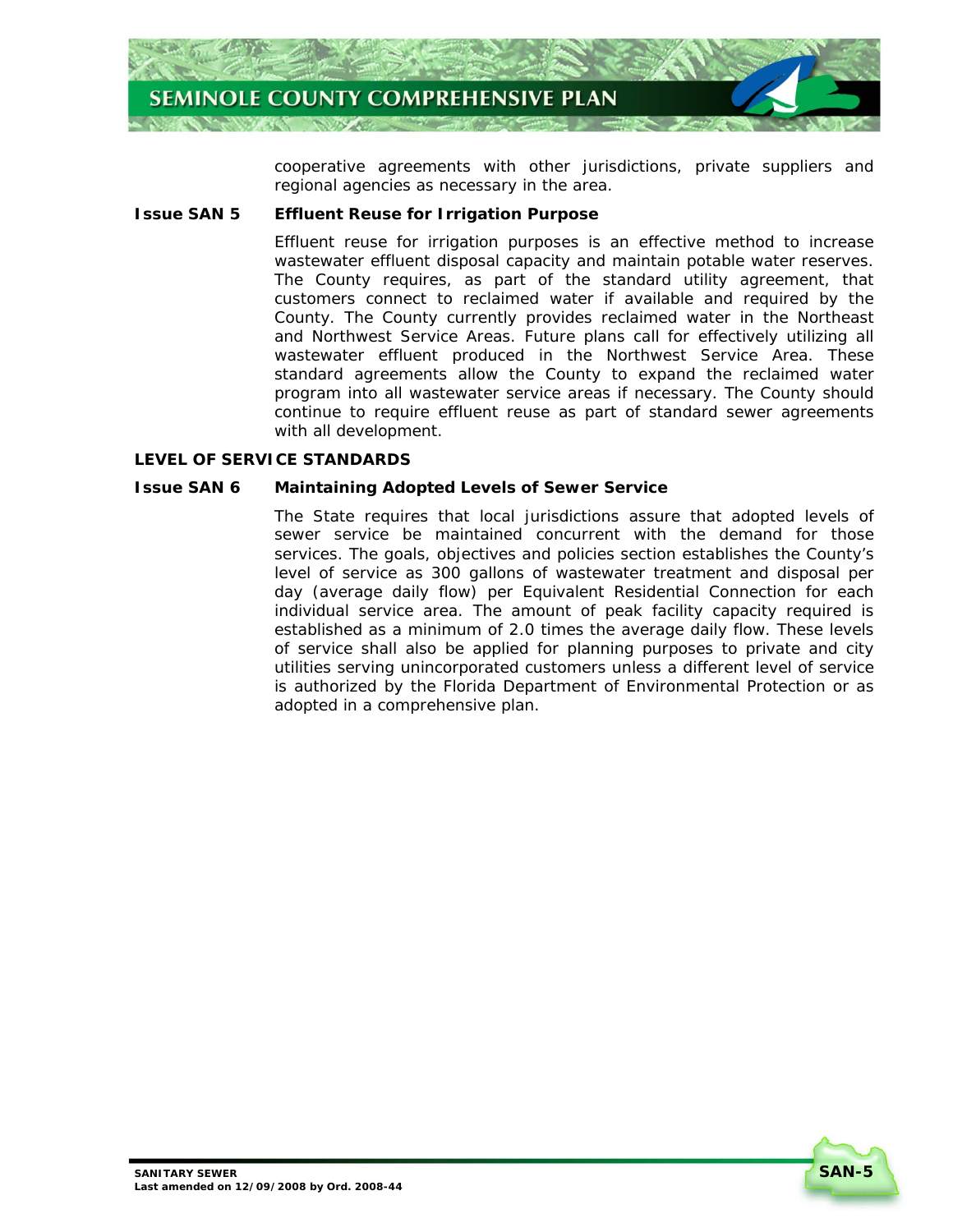



**This page intentionally left blank.** 

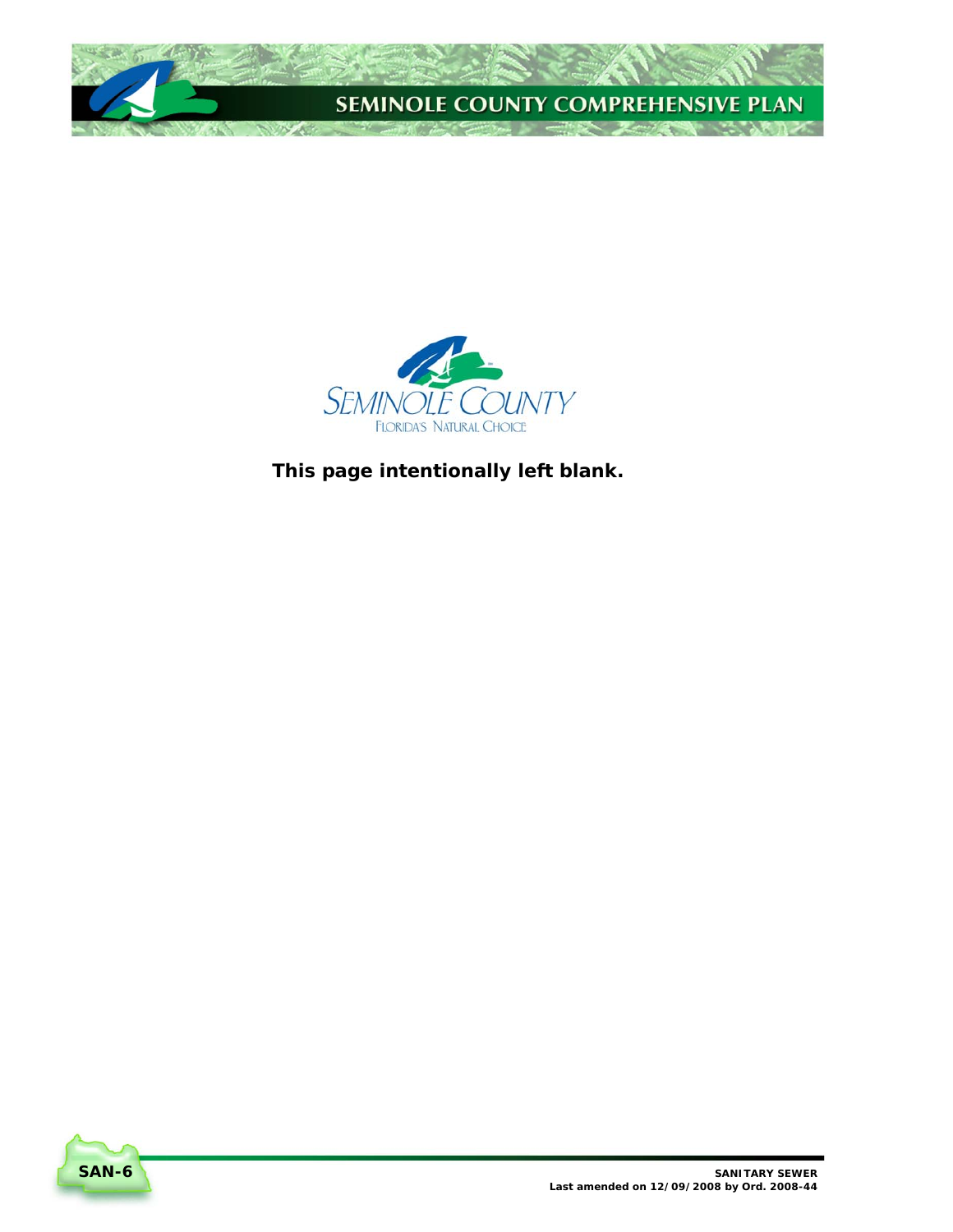# **SANITARY SEWER ELEMENT GOALS, OBJECTIVES AND POLICIES**

# **GOAL**

The County shall provide adequate public wastewater facilities to serve existing and future development needs in a cost efficient and environmentally sound manner.

#### **OBJECTIVE SAN 1 ENVIRONMENTAL POLICIES**

The County shall endeavor to ensure that the provision of sanitary sewer service and the operation of wastewater treatment facilities are accomplished in a manner which will minimize any adverse impacts on the environment, public safety, residential neighborhoods and/or surrounding properties through the implementation of the following policies:

#### **Policy SAN 1.1 Wekiva River Protection Area**

The County shall continue to require the use of central sewer for all new subdivisions consistent with Section 381.0065, Florida Statutes and Chapter 64E-6, Florida Administrative Code (F.A.C.) within the statutory Wekiva River Protection Area or if a similar provision is enacted by Federal, State or local law, rule or regulation. Connection to central sewer service is required where available as defined by Chapter 64E-6, F.A.C., or when a County capital project is scheduled and authorized to begin construction in the County's then current adopted annual budget or construction is committed to begin within one (1) year in an enforceable schedule contained within a binding developer's agreement. The purpose of this policy is to provide central sewer services to projects where it can be demonstrated that the provision of such services will minimize adverse water quality impacts that would otherwise be caused by the use of individual septic systems.

# **Policy SAN 1.2 Monitoring of Rule Revisions**

The County shall continue to monitor proposed revisions to Rule 62-640 Florida Administrative Code (F.A.C.), "Domestic Wastewater Residuals" and to Rule 62-610 F.A.C., "Reuse of Reclaimed Water and Land Application".

# **Policy SAN 1.3 Required Connection to Central Sewer Service**

The County shall require within the unincorporated urban area, as described in *Exhibit FLU: Urban/Rural Boundary*, connection to central sewer service where available as defined by Chapter 64E-6, Florida Administrative Code, or when a County capital project is scheduled and authorized to begin construction in the County's then current adopted annual budget or construction is committed to begin within one (1) year in an enforceable schedule contained within a binding developer's agreement.

# **Policy SAN 1.4 Onsite Sewage Treatment and Disposal Systems**

The County shall continue to monitor proposed amendments by the Department of Health to Rule 64E-6.0162, Florida Administrative Code, Specific Standards for the Wekiva Study Area, regarding standards for onsite sewage treatment and disposal systems within the Wekiva Study Area.

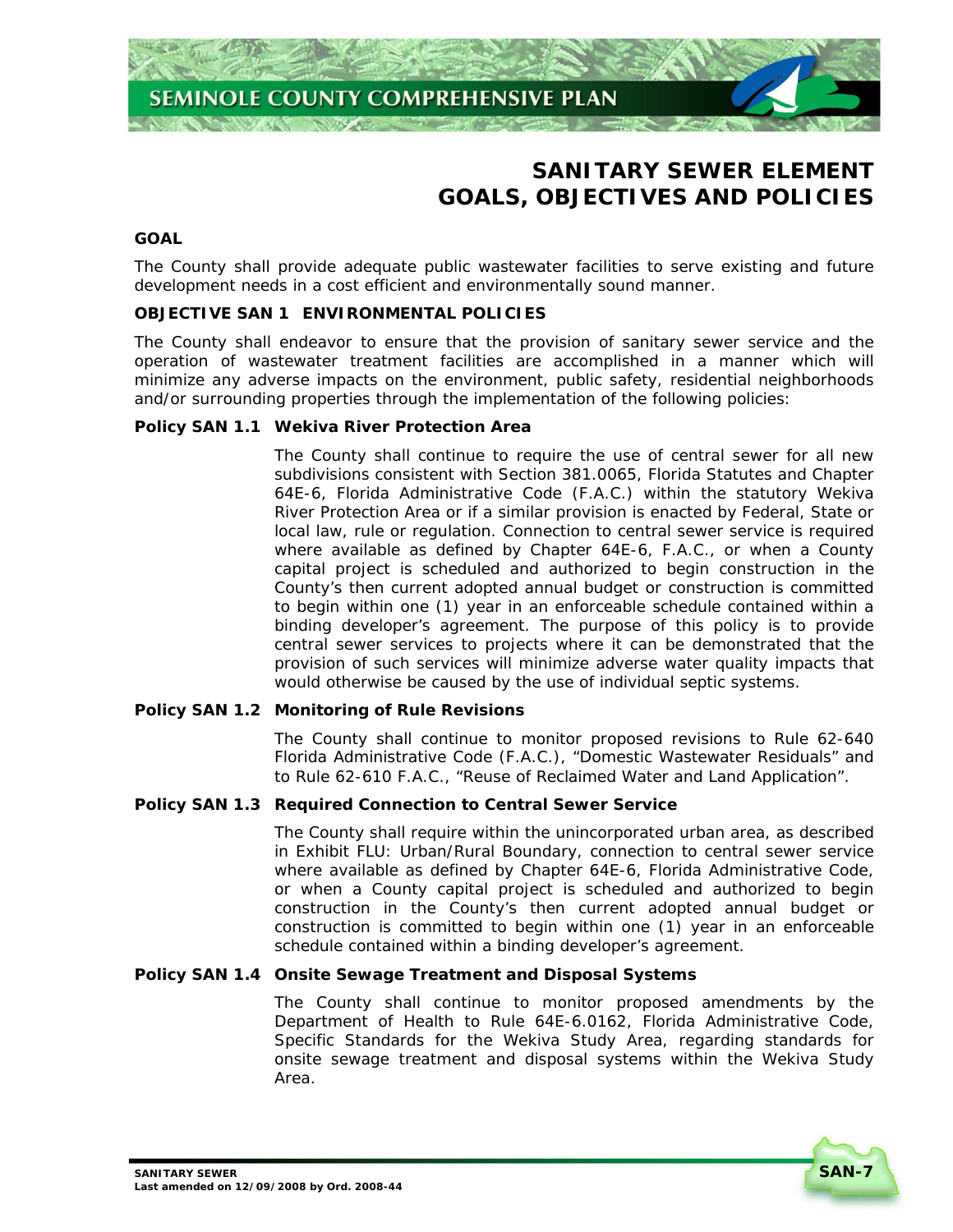

# **Policy SAN 1.5 Nitrogen Reduction Goals**

The County shall continue to monitor efforts by the Florida Department of Health and Department of Environmental Protection to establish wastewater treatment standards to achieve nitrogen reduction to groundwater and surface water within the Wekiva Study Area from sources such as, but not limited to, onsite sewage treatment and disposal systems and fertilizers.

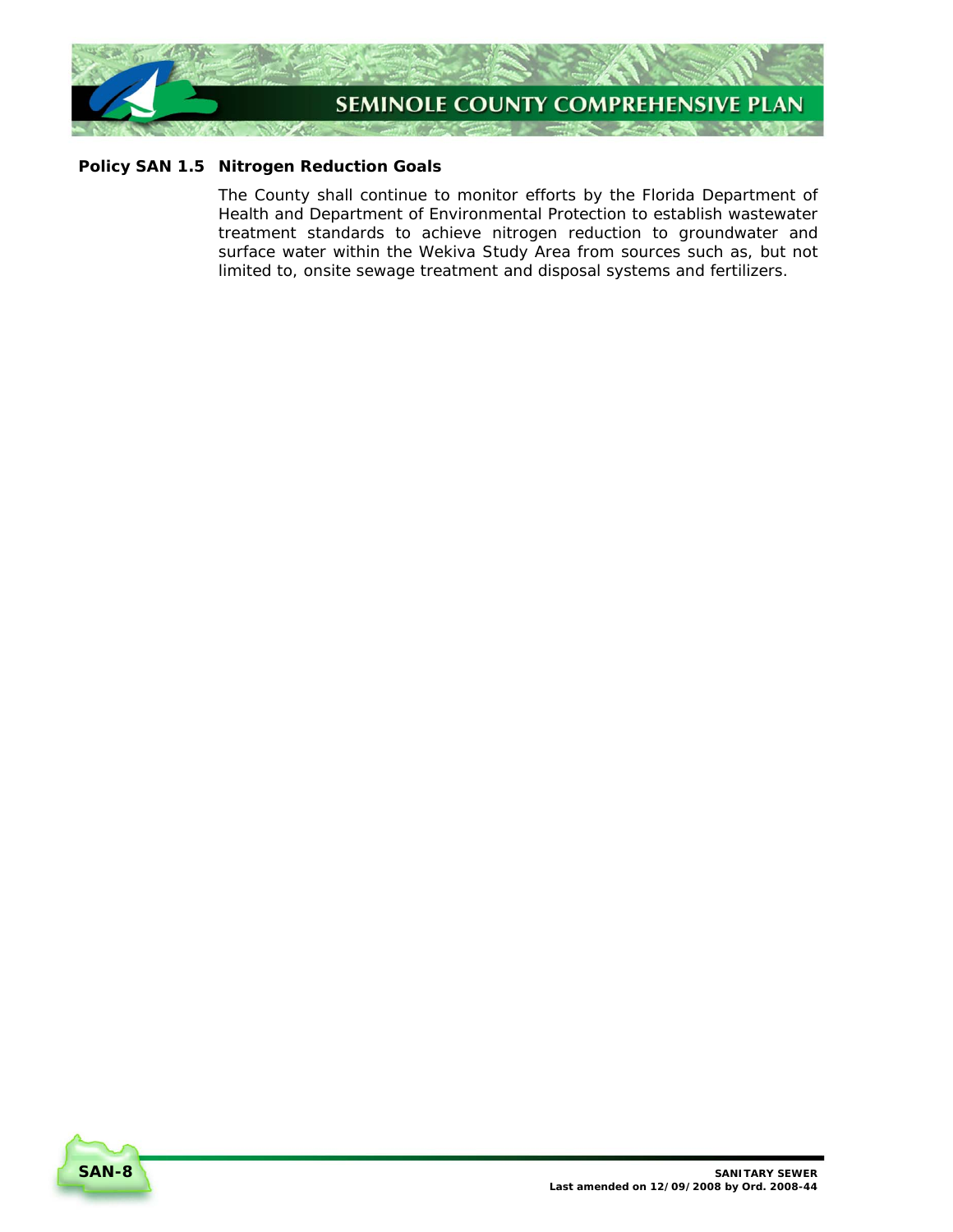

#### **OBJECTIVE SAN 2 COST EFFECTIVENESS AND MAXIMIZATION OF USE**

The County shall endeavor to correct deficiencies and maximize the use of existing facility capacity by using the most cost effective means of providing wastewater transmission, treatment and disposal facilities to the service area.

#### **Policy SAN 2.1 Continuation of User-fee Operation**

The County shall continue to construct and operate County-owned and operated wastewater facilities by means of user fees and, when in the best interest of the County, make use of available Federal and State funds.

#### **Policy SAN 2.2 Priority of Wastewater Service**

The County shall establish the priority of wastewater service provision as follows in order of priority:

- A Service to existing areas that present either an immediate threat to public health or safety, or produce serious pollution problems;
- B Maintenance or upgrading of the existing wastewater system to correct deficiencies, should they arise, and to meet the adopted level of service standards; and
- C Service to new development areas.

# **Policy SAN 2.3 Minimum Construction Standards**

The County shall provide for the regulation of construction, operation and maintenance of wastewater facilities in accordance with water and sewer design standards as set forth in the Land Development Code.

#### **Policy SAN 2.4 Infiltration and Inflow Analysis**

The County shall perform infiltration and inflow analysis as necessary for those portions of the system suspected to have infiltration and inflow problems. This effort will help to better identify system performance and maximize facility use.

# **Policy SAN 2.5 Reuse of Reclaimed Water**

The County shall continue to require all new development to enter into reclaimed water (effluent) agreements as a condition of sanitary sewer service. Actual implementation of such agreements shall be based on, but not limited to, the following considerations: availability of effluent supply, distance from the facility, the nature of the soil and the nature of the development.

# **Policy SAN 2.6 Monitoring of County-Owned Facilities**

The County shall continue to monitor all County-owned wastewater treatment plants to ensure the adequacy of effluent treatment and odor control.

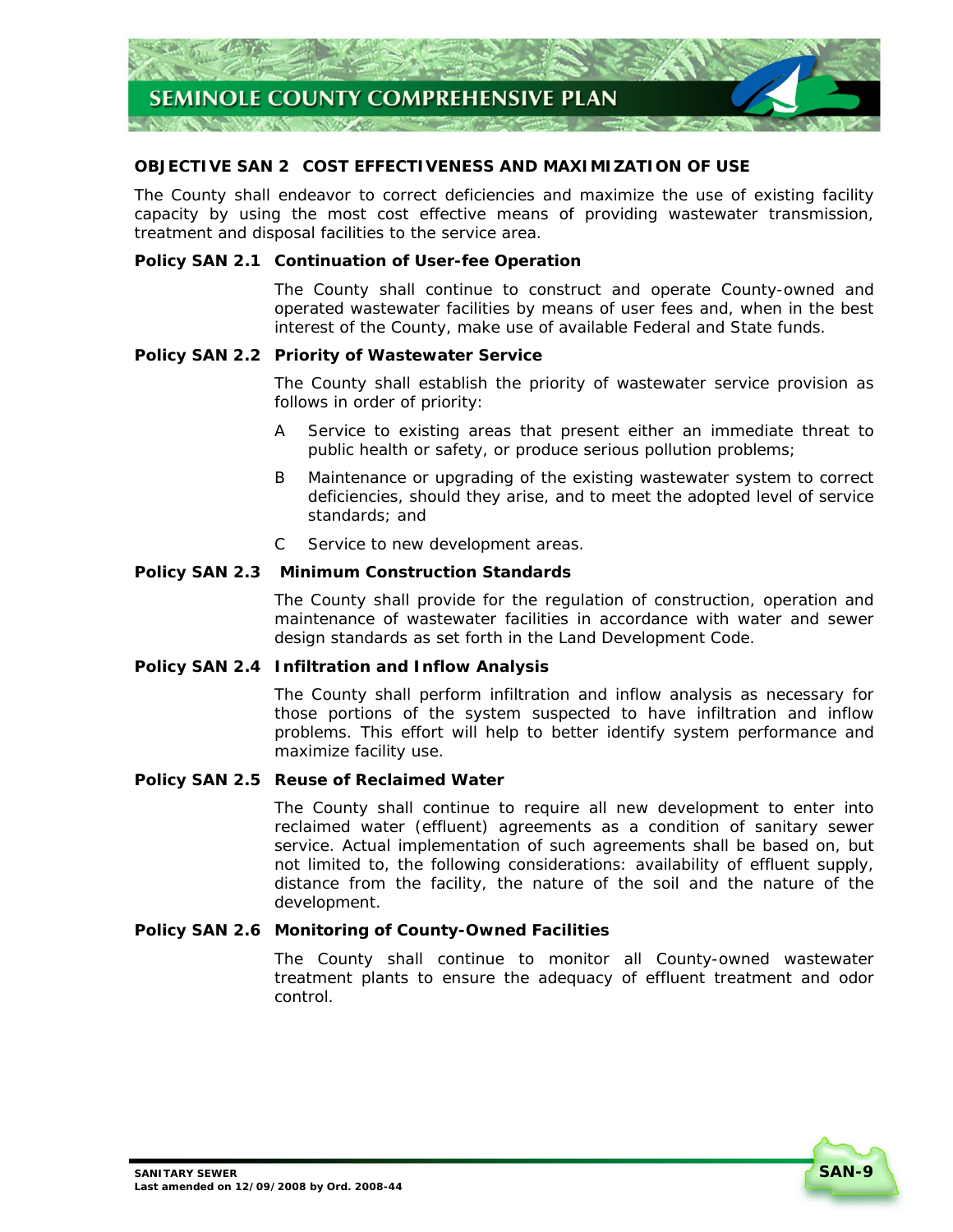

# **OBJECTIVE SAN 3 LEVELS OF SERVICE**

The County shall establish and maintain a set level of sanitary sewer service by providing County facilities with sufficient capacity to treat and dispose of present and projected volumes of wastewater.

# **Policy SAN 3.1 Levels of Service Standards**

The County shall maintain adopted levels of service standards through the day-to-day activities of the Department of Environmental Services and the implementation of the Capital Improvements Element and the annual budget. The following levels of service standards are adopted for each individual service area:

- A 300 gallons/day/Equivalent Residential Connection. Flow demands for commercial, industrial or other special developments differing from the flow values established by the serving utility shall be established from existing records or by estimated projections, using the best available data.
- B Peak facility capacity shall be maintained at a minimum of two times the permitted capacity.
- C These levels of service shall also be applied for planning purposes to private and city utilities serving unincorporated customers unless a different level of service is authorized by the Florida Department of Environmental Protection (FDEP) or as adopted in a comprehensive plan.
- D The County shall continue to operate in compliance with all rules and requirements of FDEP as well as all other applicable rules and regulations, including but not limited to, peak day and peak hour requirements.

# **Policy SAN 3.2 Wastewater Master Planning**

The County shall update the Wastewater Element of the Utilities Master Plan every five years. As part of the update, the County shall conduct a level of service review to determine if adjustment of the existing level is necessary based on, but not limited to, historical data and projected demand. (The Utilities Master Plan consists of Water, Wastewater and Reclaimed Water sub-elements).

#### **Policy SAN 3.3 New and Replacement Equipment**

The County shall maintain the established levels of wastewater service through the acquisition of new and replacement equipment in accordance with the Capital Improvements Element.

#### **Policy SAN 3.4 Transmission Lines**

The County shall ensure that future transmission lines are sized to adequately meet the projected demands of development according to development phasing needs based upon the adopted/accepted Utilities Master Plan which uses adopted future land uses as a basis for planning.

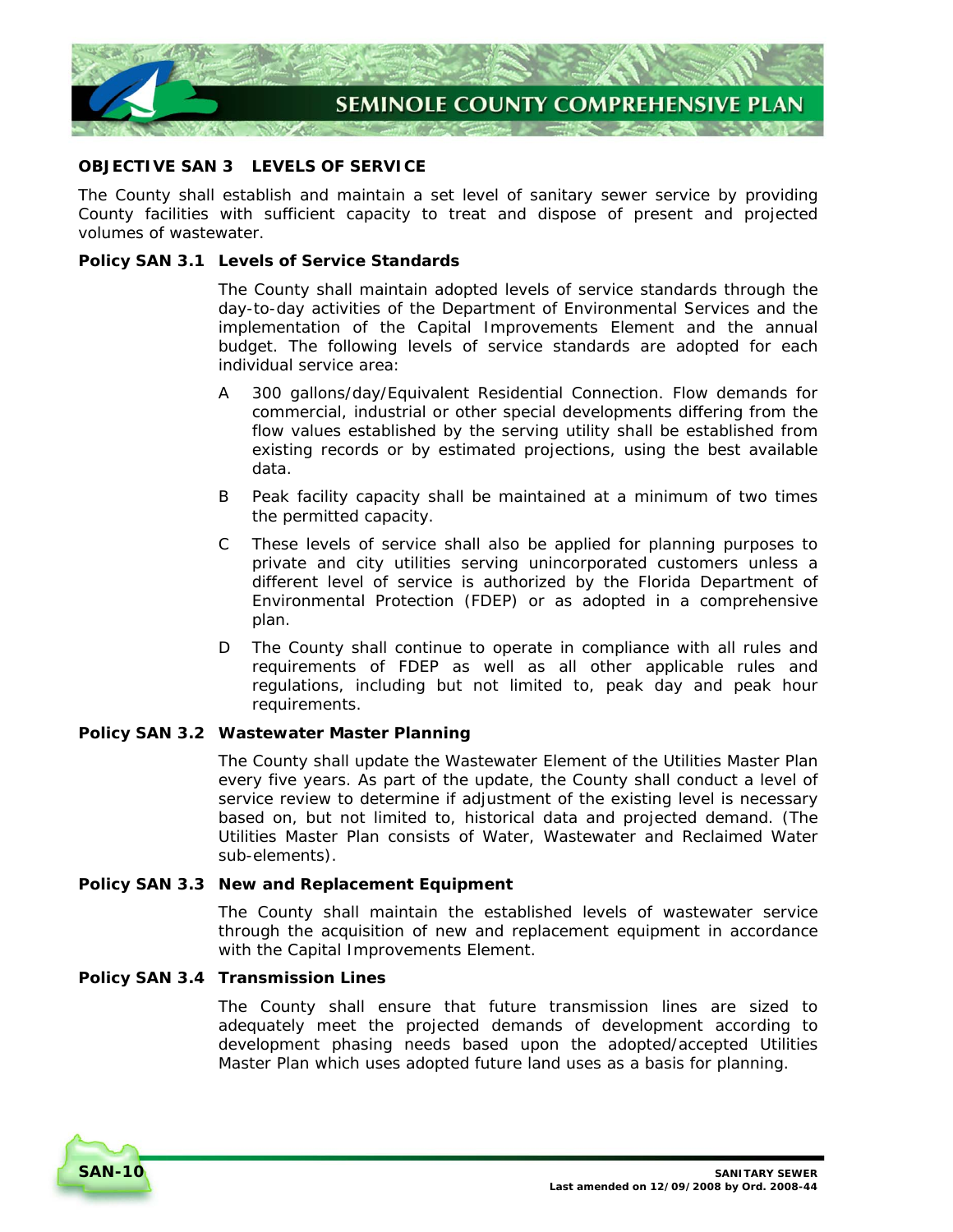

# **Policy SAN 3.5 Timing of Future Treatment Facility Expansion**

The County shall provide for the timely planning, design, and construction of wastewater facilities necessary to provide proper treatment and reuse or disposal of wastewater and management of domestic wastewater residuals as prescribed in FDEP Rule 62-600.405.

#### **Policy SAN 3.6 Adopted Sanitary Sewer Service Area Map**

*Exhibit SAN: Sewer Service Areas* is the adopted sanitary sewer service area map for Seminole County. Whether central sewer usage is required for a particular piece of property within the service area is determined by reference to the Future Land Use Map Series, *Exhibit FLU: Services and Facilities by Classification* and the regulations governing that property according to its designation in the Series. Generally, when determined to be available in the urban area, new development or existing development with temporary septic shall connect to a central sewer system.

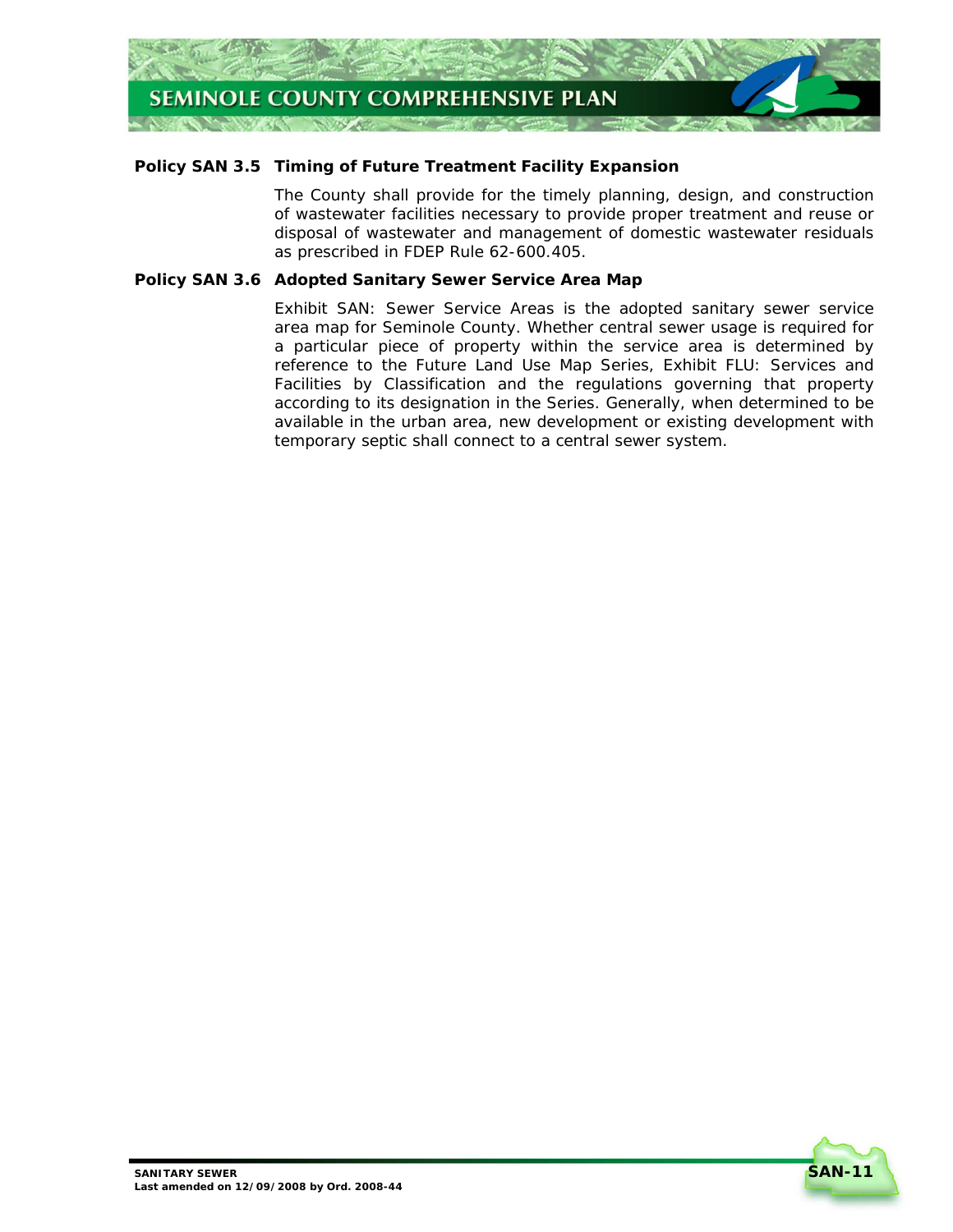

# **OBJECTIVE SAN 4 COORDINATION AND URBAN SPRAWL**

The County shall coordinate the extension of sanitary sewer service or increase of facility capacity with adjacent municipal and private facilities and discourage urban sprawl through implementation of the following policies:

# **Policy SAN 4.1 Evaluation of Service Area Expansion**

The County shall evaluate the impact on delivering adequate service to residents within the adopted service area as depicted in *Exhibit SAN: Sewer Service Areas* prior to the expansion of a sanitary sewer service area outside the adopted service area boundaries. The County shall not expand the service area if the adopted level of service in the existing service area cannot be maintained.

# **Policy SAN 4.2 Existing Package Plants**

Existing package plants (i.e., for schools, mobile home parks) shall be requested by the County to connect to the County system when it becomes available.

#### **Policy SAN 4.3 Interlocal Agreements**

The County shall enter into interlocal agreements (including wholesale agreements) with municipal and/or private utilities to encourage the most cost effective and efficient provision of wastewater services, and to avoid unnecessary duplication of services during County expansion of capacity or lines when and where economically feasible and supportive of the County's long term water planning strategy.

# **Policy SAN 4.4 Extension of Service to New Development**

The County shall continue to require new development to connect to the County's wastewater system or other municipal or private utility systems where possible.

#### **Policy SAN 4.5 Methods of Providing Wastewater Treatment and Disposal Outside of the Adopted Urban Service Area**

Outside the adopted Urban Service Area as depicted in *Exhibit FLU: Special Area Boundaries,* the County shall:

- A Continue to rely primarily upon individual septic tanks as the method of providing sewer service to the residents and other occupants outside the urban services area.
- B Encourage private central systems that exist as of the adoption date of this Plan to continue to provide an adequate level of service to users in their respective service areas, although the County shall discourage them from expanding their service areas.
- C New development outside adopted central sewer service areas shall not be designed nor constructed with central water and/or sewer systems.

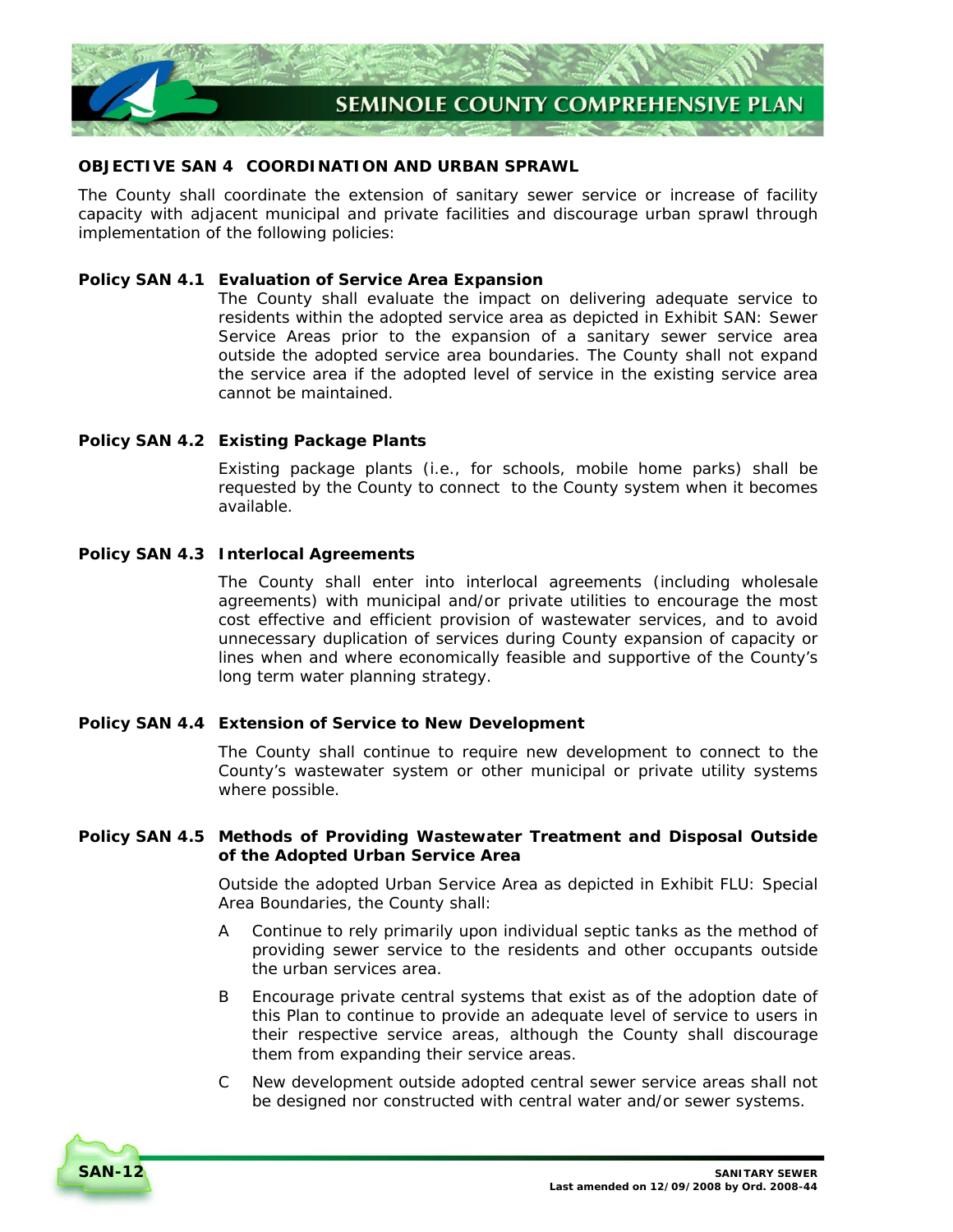

D Public and private central systems may be permitted in the future if it is clearly and convincingly demonstrated by the proponents of the system expansion that a health problem exists in a built but unserved area for which there is no other feasible solution. In such cases, the service area expansion plans will be updated concurrent with an areawide administrative land use update.